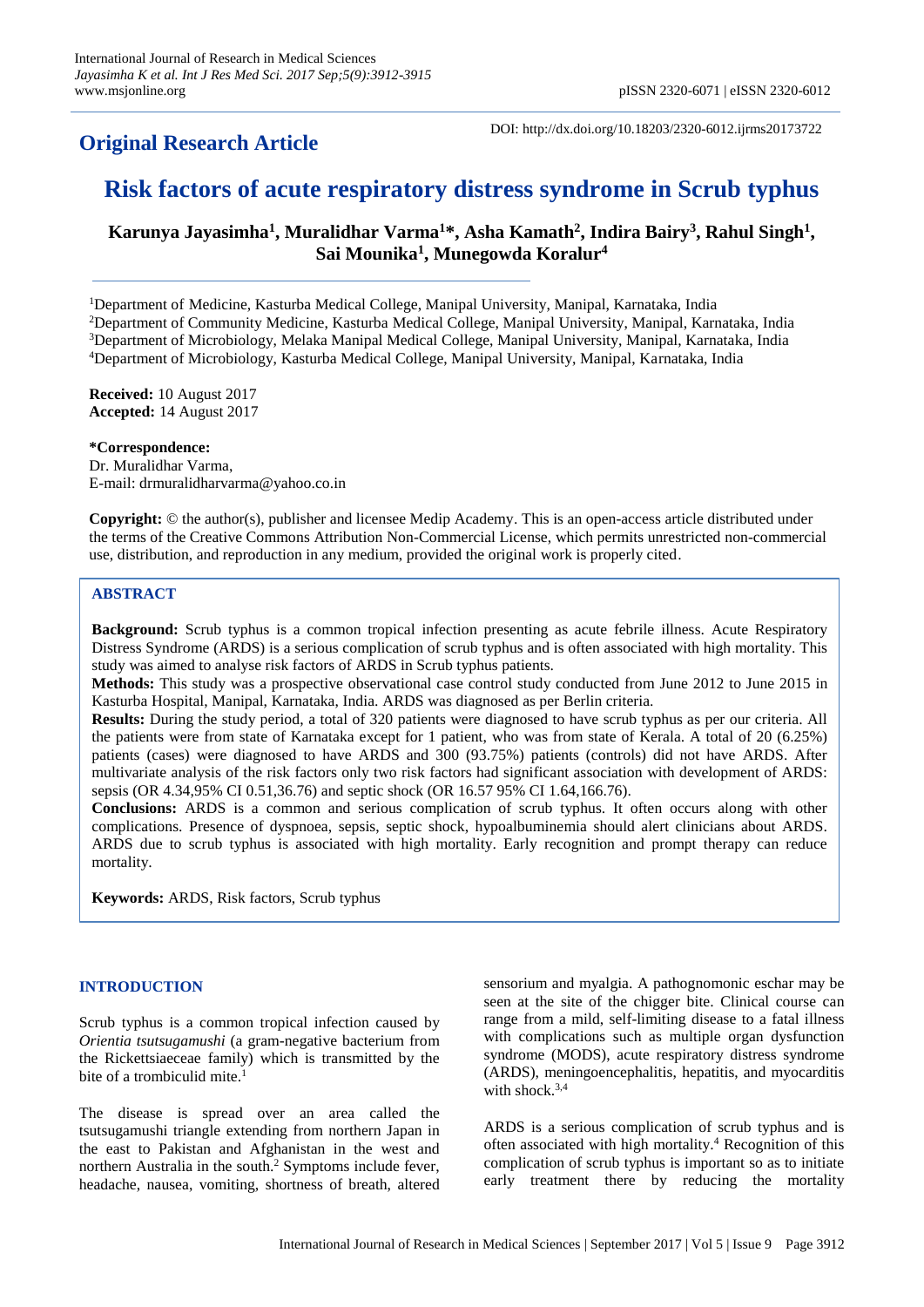significantly. There is not much data on risk factors of ARDS complicating scrub typhus especially from the Indian subcontinent. This study was aimed to analyze risk factors of ARDS in scrub typhus patients.

#### **METHODS**

This study was a prospective observational case control study conducted from June 2012 to June 2015. This study was done in Kasturba Medical College, Manipal, Karnataka, India.

Inclusion criteria was in patients presenting with Acute Febrile Illness (AFI) aged  $\geq$ 18 years. Clinically suspected to be suffering from scrub typhus. Scrub typhus was diagnosed by both serological and molecular tests. Serological tests constituted:

- Weil Felix (WF) test: the antigens for WF test, OX-K (FA/026), OX-2 (FA/022) and OX-19 (FA/024) were obtained from Plasmatec (Guatemala, CA). A titer of 1:160 was considered significant
- IgM ELISA: IgM ELISA kits (InBios International Inc, USA) detected IgM antibodies in the patient sera; results were recorded either as positive or negative and the cut off OD value fixed was fixed at 1.0
- M-IFA: M-IFA slides (OTM-120, Fullers laboratory, California, USA) were coated with standard antigens (Kato, Karp, Gilliam or Boryong) to detect IgM antibodies in the patient sera and processed slides were visualized under a fluorescent microscope; good fluorescence to any of the antigen dots was considered as positive.<sup>5</sup>

The molecular method was the N-PCR test in which the primers were based on the nucleotide sequence encoding the 56-kDa type specific antigen of the *O. tsutsugamushi*. The nested PCR constituted two round of amplification steps. If there was an amplified product of size 483-bp approximately, the sample was considered positive for scrub typhus.

Additional tests were done to rule out other common causes of AFI in India like malaria, dengue fever, leptospirosis, enteric fever, brucellosis and bacteremia.

A set of blood cultures were collected possibly prior to the initiation of antibiotic therapy and the bacteria if present were identified.

A diagnosis of ARDS was based on the criteria for ARDS of the American-European Consensus Committee also known as the Berlin criteria:

- Acute onset timing: within one week of a known insult or new/worsening respiratory symptoms
- Chest radiograph showing bilateral lung infiltrates which are not explained by other lung pathology
- Respiratory failure is not explained by volume overload or cardiac failure and
- Severe hypoxia with a decreased partial pressure of arterial oxygen to fraction of inspired oxygen ratio (PaO2/FiO2), regardless of the level of positive endexpiratory pressure (mild: 201-300mm Hg, moderate: 101-200mm Hg and severe: ≤100mm  $Hg$ ).<sup>6</sup>

For this study, patients who presented with ARDS were defined as cases and those without ARDS as controls.

Statistical analysis was carried out using SPSS 15. Univariate analysis for continuous variables was deemed statistically significant by an independent-sample t-test or a Mann-Whitney U test whereas a chi-square test was used for dichromatic variables. Statistical significance was considered when p was <0.05.

## **RESULTS**

During the study period, a total of 320 patients were diagnosed as scrub typhus. All the patients were from the state of Karnataka except for 1 patient, who was from the state of Kerala.

A total of 20 (6.25%) patients (cases) were diagnosed to have ARDS and 300 (93.75%) patients (controls) did not have ARDS. Risk factors with strong association with ARDS in descending order were: hypoalbuminemia (cases: 100%, controls: 64%, p value: 0.001), invasive ventilation (cases: 25%, controls: 5.2%, p value: 0.004), multiorgan dysfunction (cases: 25%, controls: 4.5%, p value: 0.04), sepsis (cases: 20%, controls: 3.5%, p value: 0.01) and septic shock (cases: 20%, controls: 1%, p value: 0.01) (Table 1).

After multivariate analysis of the risk factors only two risk factors had significant association with the development of ARDS:

Sepsis (OR 4.34,95% CI 0.51,36.76) and septic shock (OR is 16.57 95% CI 1.64,166.76).

| <b>Parameter</b>   | <b>Control</b> | <b>Case</b> | <b>P</b> value |
|--------------------|----------------|-------------|----------------|
| Eschar             | 74 (25.4%)     | $9(45.0\%)$ | 0.054          |
| Ventilator support | $15(5.2\%)$    | 5(26.3%)    | 0.004          |
| AKI                | 5(1.7%)        | $0(0.0\%)$  | 0.723          |
| <b>MODS</b>        | 14 (4.7%)      | $5(25.0\%)$ | 0.004          |

#### **Table 1: Univariate analysis of risk factors.**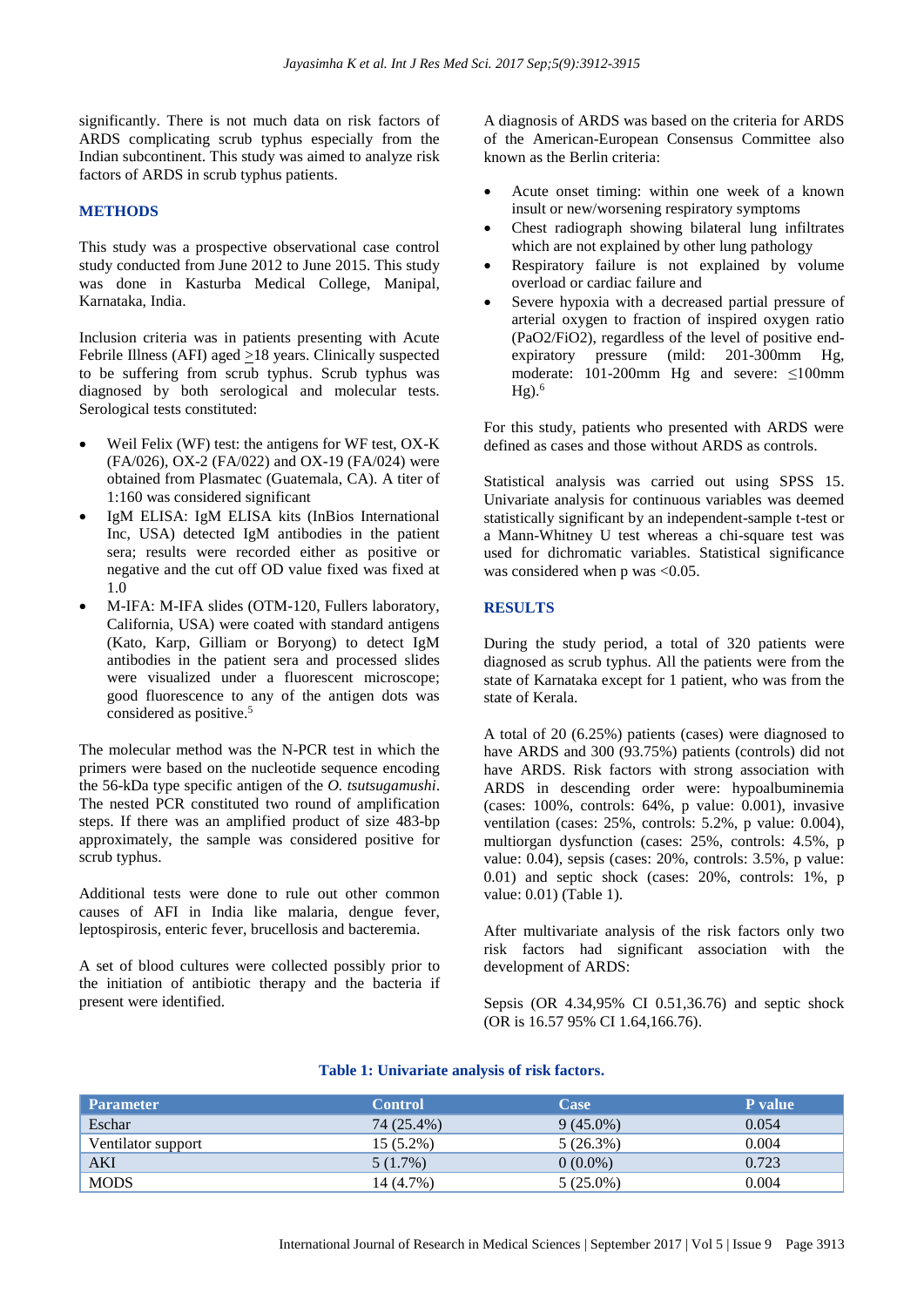| Meningitis             | $3(1.0\%)$  | $0(0.0\%)$   | 0.823 |
|------------------------|-------------|--------------|-------|
| Meningoencephalitis    | 7(2.3%)     | $1(5.0\%)$   | 0.407 |
| Sepsis                 | 11(3.7%)    | $4(20.0\%)$  | 0.010 |
| Septic Shock           | $3(1.0\%)$  | $4(20.0\%)$  | 0.000 |
| Pneumonia              | 5(1.7%)     | $0(0.0\%)$   | 0.723 |
| Myocarditis            | $2(0.7\%)$  | $0(0.0\%)$   | 0.879 |
| Thrombocytopenia       | 179 (60.5%) | $16(84.2\%)$ | 0.168 |
| Thrombocytosis         | 8(2.7%)     | $0(0.0\%)$   | 0.168 |
| Elevated creatinine    | 37 (12.5%)  | $3(15.8\%)$  | 0.600 |
| <b>Total Bilirubin</b> | 89 (30.2%)  | 11 (57.9%)   | 0.062 |
| <b>Elevated AST</b>    | 252 (85.4%) | 19 (100.0%)  | 0.277 |
| <b>Elevated ALT</b>    | 184 (62.4%) | 13 (68.4%)   | 0.884 |
| <b>Elevated ALP</b>    | 159 (54.1%) | 15 (78.9%)   | 0.140 |
| Hypoalbuminemia        | 185 (64.0%) | 19 (100.0%)  | 0.001 |

#### **DISCUSSION**

This prospective observational case control study had 20 patients (6.25%) with ARDS out of the 320 scrub typhus patients. In a study done in Vellore, India by Varghese et al, the incidence of ARDS in scrub typhus was 43.5% (67 out of the 154 cases with scrub typhus).<sup>7</sup> Another study done in Andhra Pradesh, India by Venkategowda et al, showed the incidence of ARDS in scrub typhus as 41.3% (24 out of 58 cases with scrub typhus) both of which are higher than the present study.<sup>8</sup>

The pulmonary manifestations of scrub typhus are usually pneumonitis, some of which progress to ARDS.<sup>9</sup> ARDS is a form of diffuse lung injury whose major risk factors apart from lung disease (aspiration pneumonia, infection, COPD) are sepsis, pancreatitis, massive transfusion, fat embolism, drowning and trauma. All these release inflammatory mediators which trigger the lung injury.<sup>10</sup> ARDS is also one of the complications of scrub typhus.<sup>11</sup> ARDS in scrub typhus could be due to proliferation of *O. tsutsugamushi* in the endothelial cells leading to vasculitis in the microvasculature of the lung as speculated by Strickman or it could be due to an immune mechanism with no evidence of vasculitis. $12,13$ According to a review by Tsay et al, 44% of patients developed ARDS within 4-7 days of onset.<sup>14</sup>

After a multivariate analysis, we found that sepsis (OR 4.34,95% CI 0.51,36.76) and septic shock (OR 16.57 95% CI 1.64,166.76) were associated with increased chances of ARDS.

Based on univariate analysis, all of the cases had hypoalbuminemia which was statistically significant (p value= 0.001). As mentioned earlier, the pathology of scrub typhus involves proliferation of the organisms in the endothelial cell linings leading to infiltration of leukocytes which causes the vasculitis/perivasculitis of the microvasculature in various organ systems like lungs, brain, heart, kidney, spleen, lymph nodes, etc. This leads to increased vascular permeability causing increased extravascular protein loss which is the reason for

hypoalbuminemia. A study by Song et al, showed that scrub typhus patients with hypoalbuminemia had an increased risk for lung effusions, interstitial pneumonitis and alveolar edema than those without hypoalbuminemia.<sup>15</sup> CS Lee et al, also found similar results.<sup>16</sup> This finding concurs with the present study. Cases with lung pathologies often lead onto ARDS.

The presence of an eschar in a patient is usually considered pathognomonic for scrub typhus. We found 45% of the scrub typhus patients with ARDS had an eschar. CS Lee et al, found after multivariate analysis in their study that the absence of eschar was an independent risk factor for a serious outcome. <sup>17</sup> Monitoring patients closely regardless of the presence or absence of eschar as well as to start treatment in a non-eschar patient with a strong suspicion of scrub typhus hence preventing serious complications.

According to a previous study by Wang et al, the incidence of ARDS in scrub typhus was 11.1% (8 of 72 patients) of which 2 died (mortality rate of 25%). In their study 8 patients with ARDS had high WBC counts, low hematocrit and high bilirubin as compared to the 64 patients without ARDS. Additionally, late commencement of antibiotics, low albumin levels and a prolonged PT time were found to be the risk factors for ARDS after multivariate analysis. <sup>18</sup> Tsay et al, had reported incidence of ARDS in scrub typhus as 15% (5 of 33 patients). According to this study the presence of early pneumonitis, older age and thrombocytopenia are risk factors for ARDS in scrub typhus.<sup>14</sup>

We observed that three patients with ARDS died (mortality rate of 15%) which is within the observed range of the mortality rate (0-70% with a median of  $6\%$ ).<sup>11</sup> This high mortality rate could be due to delay in diagnosis, late referral and delay in administration of appropriate antibiotics.

The limitations of our study could be that the study is single center study and could have had referral bias.